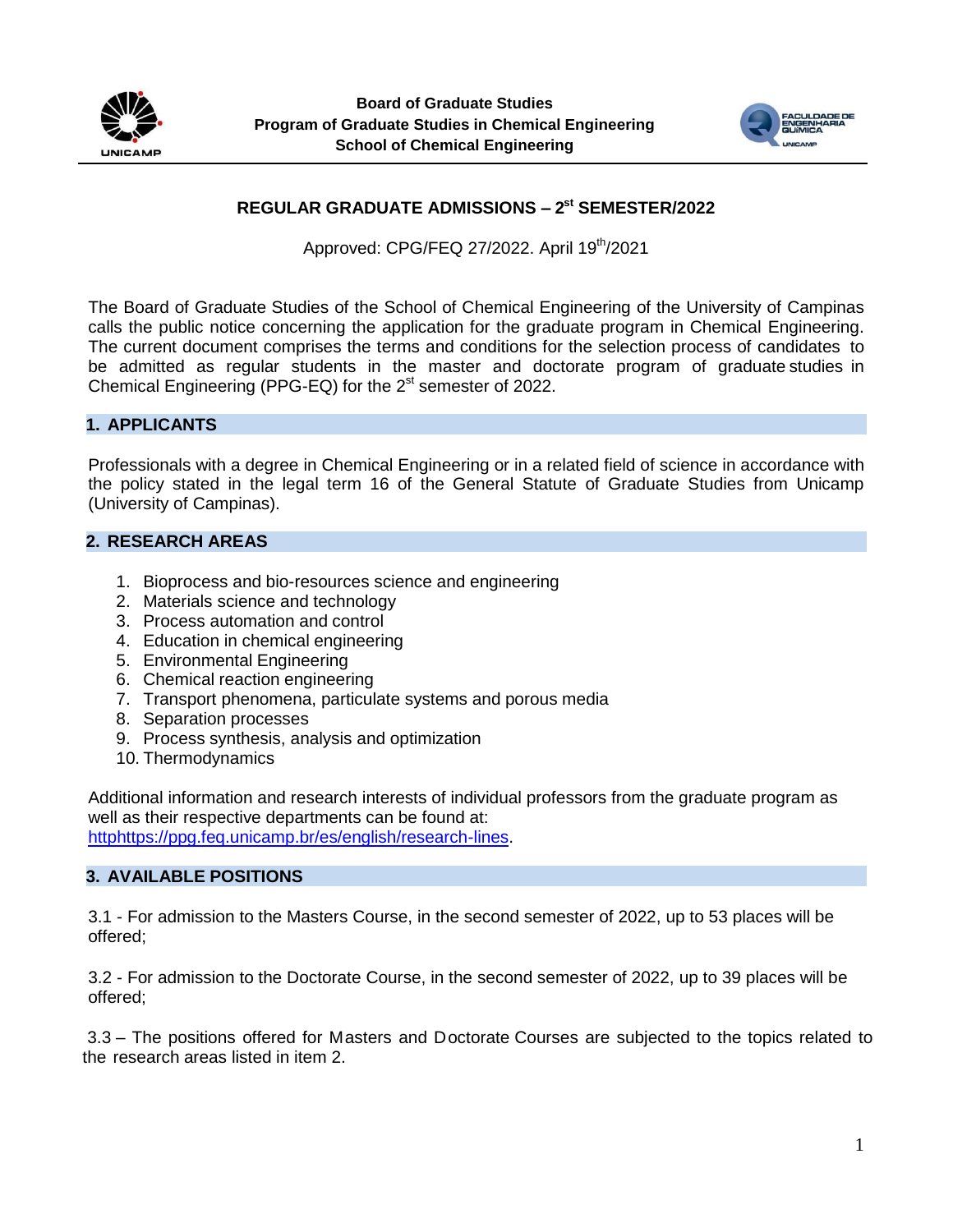### **4. APPLICATION DEADLINES**

#### **02/05 to 30/06/2022**

Documentation submission to the Admission Graduate Office of the School of Chemical Engineering, by e-mail.

### **11/07/2022**

Notification of the selection of applicants.

#### **12 to 15/07/2022 until noon**

Deadline to file a claim concerning the selection of applicants, which must be submitted to the Graduate Office of FEQ/UNICAMP by the e-mail [gazotti@unicamp.br](mailto:gazotti@unicamp.br) (you must fill the subject field as follows "Recurso ao Processo de Seleção de Estudante Regular na Pós-graduação").

### **18/07/2022**

Decision concerning the filled claims.

### **12 to 19/07/2022**

Period for confirmation of interest in the selection result by candidates. To confirm, the candidate must send an e-mail to [gazotti@unicamp.br](mailto:gazotti@unicamp.br) with the term "manifestação de interesse" in the subject field.

#### **21/07/2022**

Second call of candidates by order of classification.

#### **28/07 to 01/08/2022**

Enrollment in the course modules offered in the 2<sup>st</sup> term of 2022.

#### **15/08/022**

Supplementary enrollment in the course modules offered in the 2<sup>st</sup> term of 2022.

#### **15/08/2022**

.

Beginning of 2<sup>st</sup> term of 2022.

## **5. SUPPORTING INFORMATION ON ENROLMENT**

#### **5.1 – Application deadline**

5.1.1 - From **01/05 to 30/06/2022** the applicant should access the website [https://sistemas.dac.unicamp.br/siga/ingresso/candidato/efetuar\\_login\\_candidato.xhtml](https://sistemas.dac.unicamp.br/siga/ingresso/candidato/efetuar_login_candidato.xhtml) to fill the application forms. The filling of the form must be in accordance with the instructions provided in the website. Once the application form has been completed, an electronic PDF file will be generated. The applicant must print the form and sign it.

5.1.2 – All supporting documents might be sent to the Secretary of the Graduate Program in Chemical Engineering at FEQ (e-mail: gazotti@unicamp.br) in the sequence defined in item 5.2.2 (for Masters candidates) and in item 5.3.2 (for Doctorate candidates), and compiled into a single file in PDF format, with subject in the forwarding message containing the term "Process\_Selective\_Regular\_2022S2 -Full Name of Candidate".

5.1.3 - The Graduate Program in Chemical Engineering will not receive documents after the deadline.The only way of sending the documents is to the e-mail address indicated in section 5.1.2.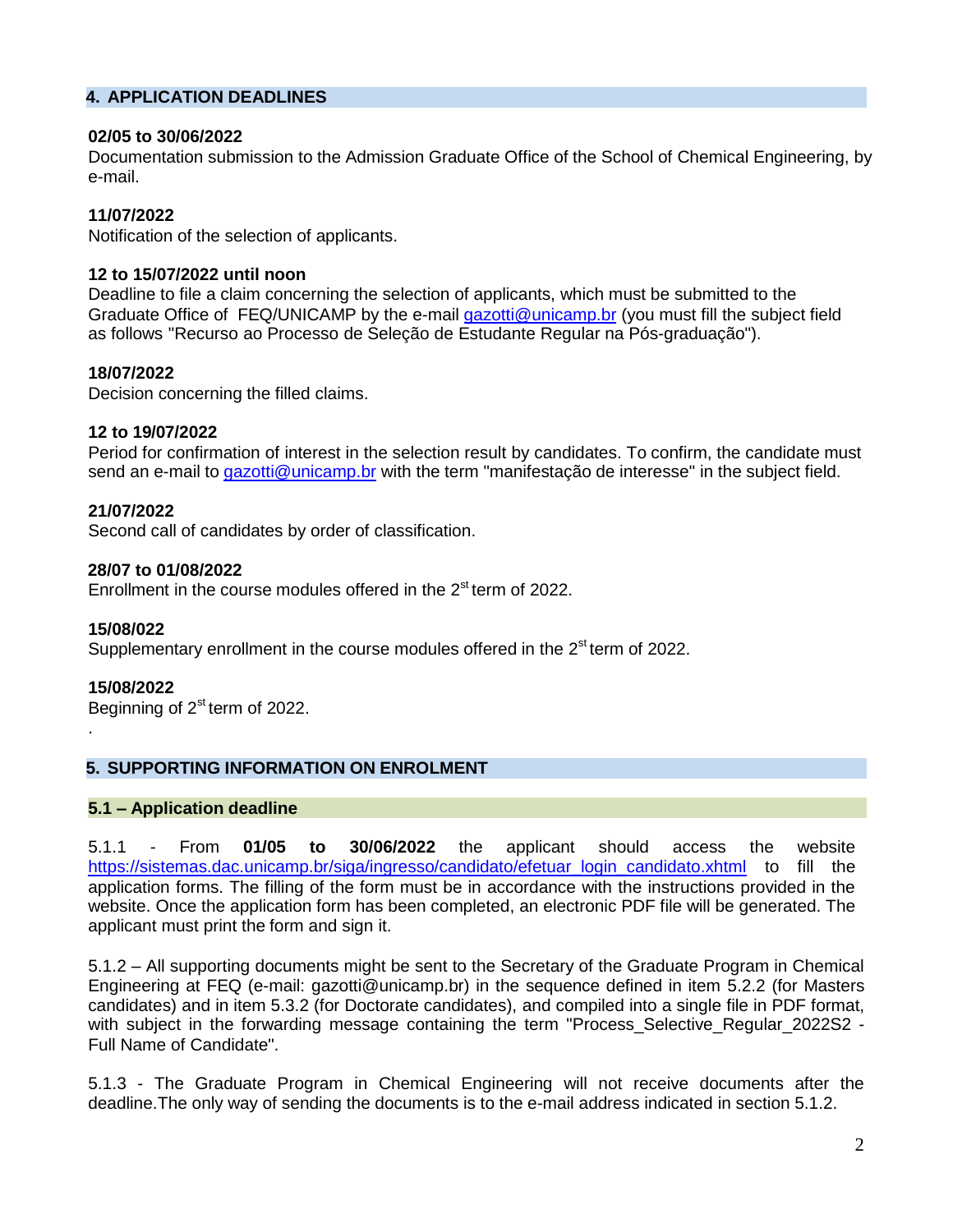### **5.2 – Applying for the master program**

5.2.1 – The applicant should select one department to apply for.

5.2.2 – The following supporting documentation is required:

- I Application form filled and signed in accordance with the guideline available: https://sistemas.dac.unicamp.br/siga/ingresso/candidato/efetuar\_login\_candidato.xhtml. Please bear in mind that the application form is only available during the application period. Refer to section 5.1.1.
- II [Supplementary Information Form.](https://docs.google.com/forms/d/e/1FAIpQLScdklut4FsGdKhLxhzm4y6f-8ft_ik2Z_swT2ZWoCaEkTj0OA/viewform?usp=pp_url)
- **III** Copy of the undergraduate academic transcript comprising all course modules and marks including any failed course module. Copy of the undergraduate certificate (should the certificate not be available at the time of application, please provide an official statement highlighting the likely graduation date). **If the GPA obtained during the Undergraduate course is not available in the transcripts, the candidate must present a statement issued by the Educational Institution with this information.**
- IV Copy of the identification document with photo (ID, licence driver, passport).
- V Copy of passport /RNE.
- VI Academic Curriculum filled in the Lattes database, as described in the link [http://lattes.cnpq.br](http://lattes.cnpq.br/) .
- VII Proof of academic activities: first page of any published scientific work (displaying information on authorship and publication vehicle identification), as well as evidence of academic activities (participation in junior research project, teaching assistance activities, participation in exchange programs abroad and professional activity, among others). Please do not include copies of certificates of participation in any academic or professional meetings or trainings.
- VIII An official document stating the rank position in the class in which the applicant has completed the undergraduate course (if available).
- IX A cover letter addressing the following question: Why are you interested in pursuing your graduate degree at the School of Chemical Engineering – Unicamp and what is your motivation for it? (Please limit your text to a minimum of 50 words and no more than 100 words).
	- **The Graduate Admission Office checks the application form and the submitted documentation for evidence of fraud. If you submit fraudulent documentation at any stage in the admission process, you will be notified accordingly and your application will be withdrawn.**
	- **Incomplete documentation will not be considered and in this case, the applicant is not entitled to file a claim.**

## **5.3 – Applying for the doctorate program**

- 5.3.1 The applicant must previously contact the potential supervisor. Should the applicant be accepted by the supervisor, it is required an official statement from the supervisor. The applicant is required to indicate the department in which the supervisor is assigned. All information must be provided in the application form (document II. Section 5.3.2).
- 5.3.2 The following supporting documentation is required: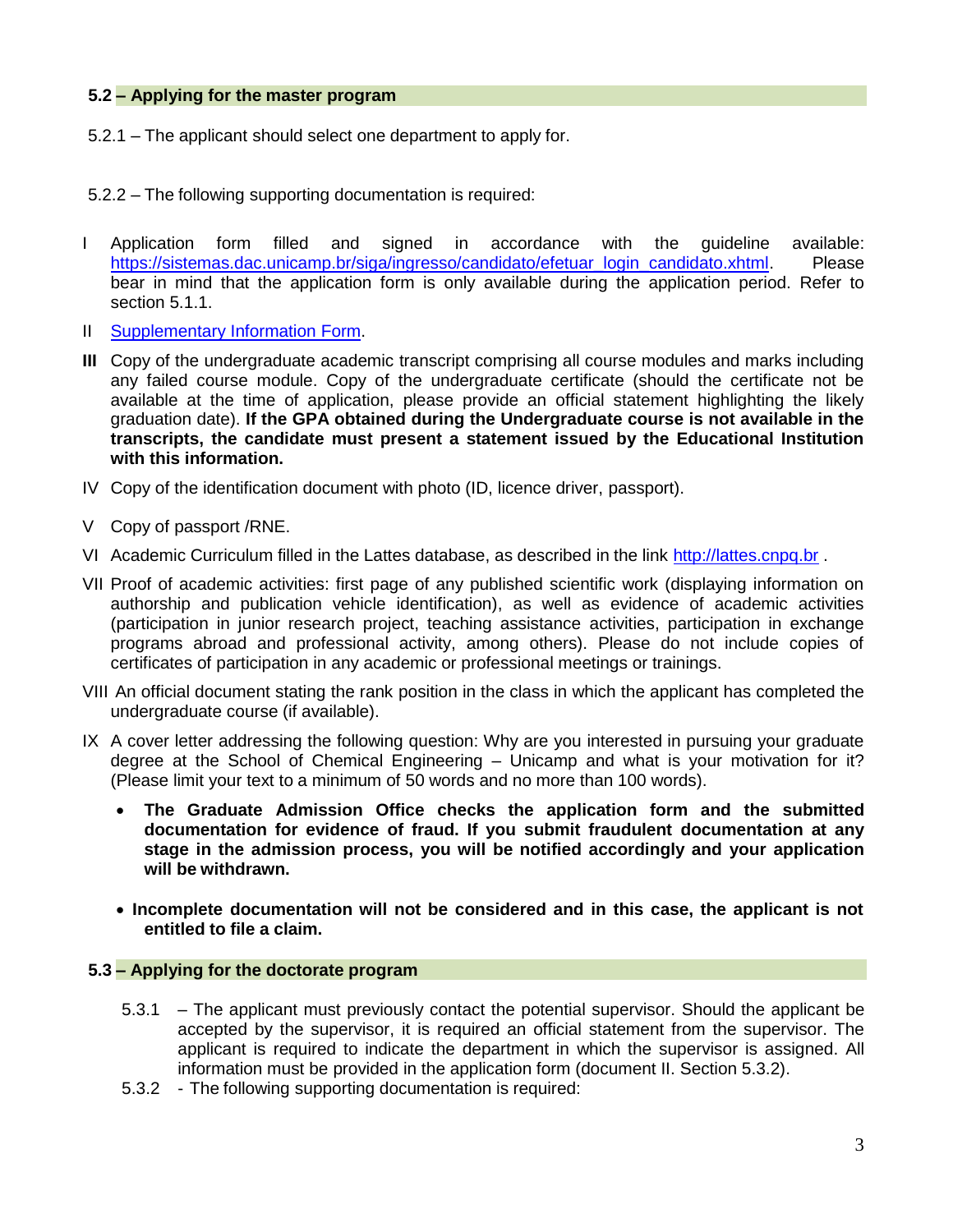I - Application form filled and signed in accordance with the guideline available at: [https://sistemas.dac.unicamp.br/siga/ingresso/candidato/efetuar\\_login\\_candidato.xhtml](https://sistemas.dac.unicamp.br/siga/ingresso/candidato/efetuar_login_candidato.xhtml) . Please bear in mind that the application form is only available during the application period. Refer to section 5.1.1.

II -[.Supplementary Information Form.](https://docs.google.com/forms/d/e/1FAIpQLScdklut4FsGdKhLxhzm4y6f-8ft_ik2Z_swT2ZWoCaEkTj0OA/viewform?usp=pp_url)

III - Copy of the undergraduate academic transcript comprising all course modules and marks, including any failed course module.

IV - Copy of undergraduate certificate.

V - Copy of the graduate transcript (master program) comprising all modules and grades, including any failed module. Copy of the graduate certificate (should the certificate not be available at the time of application, please provide an official statement highlighting the dissertation defense date). **If the GPA obtained during the Graduate course is not available in the transcripts, the candidate must present a statement issued by the Educational Institution with this information.**

VI - Copy of identification document with photo (ID, license driver, passport).

VII - Copy of passport /RNE.

VIII - Academic Curriculum filled in the Lattes database, as described in the link [http://lattes.cnpq.br](http://lattes.cnpq.br/) .

IX - Evidence of at least one scientific publication such as in: an indexed journal, complete publication at conference proceedings, book chapter or patent submission. Please provide copy of the first page of any publication comprising authors' identification and name of the journal. In case the work is only submitted to publication in scientific journal or patenting, please provide evidence of submission. It is important to bear in mind that the submission must be related to the master dissertation. The candidate is also required to provide evidence of academic activities (participation in junior research project, teaching assistance activities, participation in exchange programs abroad and professional activity, among others). Please do not include copies of certificates of participation in any academic or professional meetings or trainings.

X - Cover letter that must be handwritten addressing the following question: Why are you interested in pursuing your graduate degree at School of Chemical Engineering – Unicamp and what is your motivation for it? (Please limit your text to a minimum of 50 words and no more than 100 words).

- **The Graduate Admission Office checks the application form and the submitted documentation for evidence of fraud. If you submit fraudulent documentation at any stage in the admission process, you will be notified accordingly and your applicationwill be withdrawn.**
- **Incomplete documentation will not be considered and in this case, the applicant is notentitled to file a claim**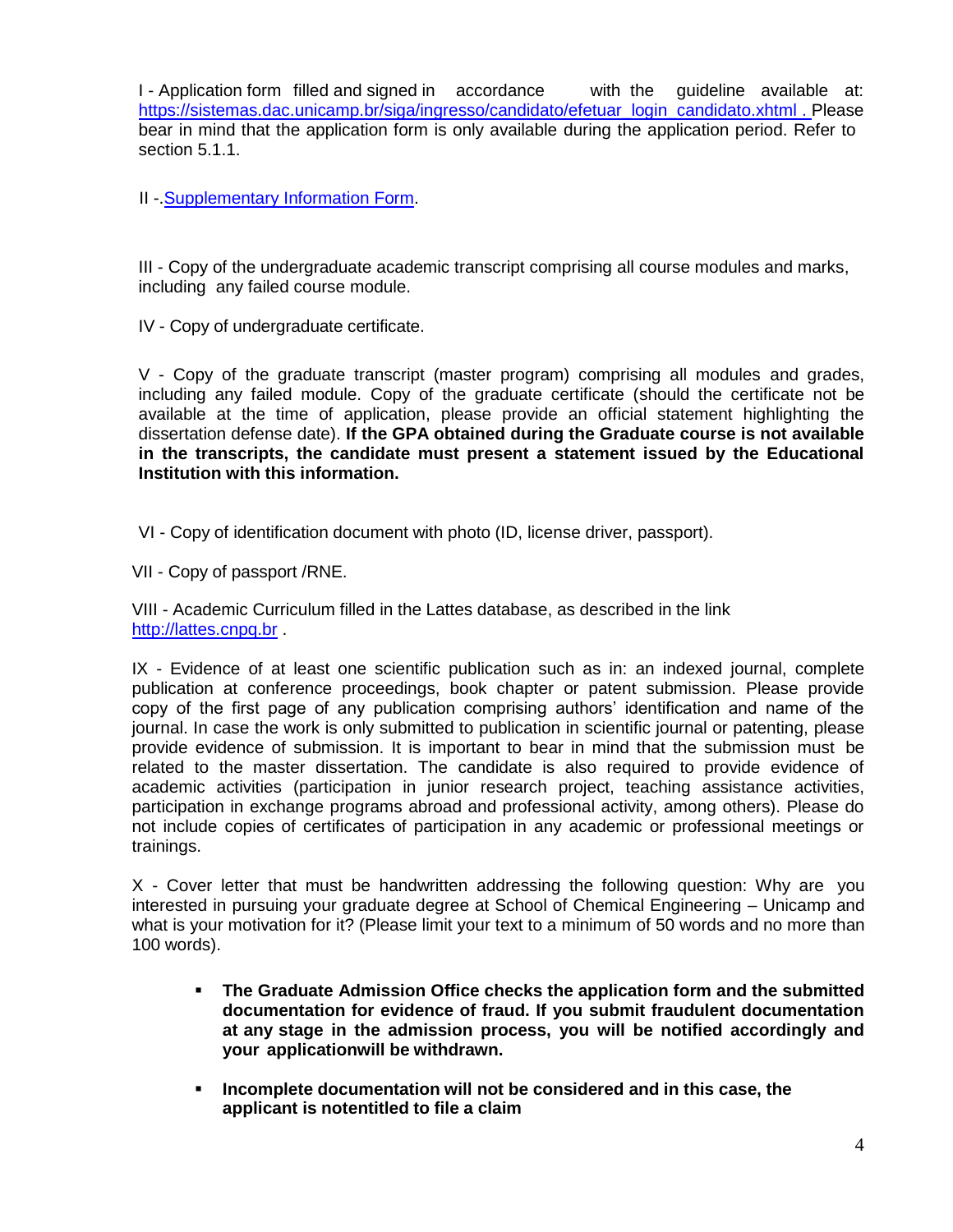#### **6. SELECTION PROCESS**

The selection process will be managed by the Board of Graduate Studies of the School of Chemical Engineering (UNICAMP). The process will be conducted in accordance with the following rules and procedures:

#### **6.1 – Entry requirements for the master program**

6.1.1 – The selection process will be conducted in two stages.

6.1.2 - The first stage is the screening phase of the process. The applicant who does not submit the following documents will be withdrawn:

- Complete set of documents as described in section 5.2.2.
- Supplementary Information Form fully filled.

6.1.3 - The second stage is eliminatory (based on a cutting score), as well as has the purpose of ranking the candidates. The ranking of the applicants will take place in each department of the School of Chemical Engineering. The scores will be calculated in accordance with the following expression that takes into account academic and professional activities:

$$
Score = 0.9 * (CR * Factor \, CPC * NS) + \left(\frac{3 * IC + P + EE + EP}{6}\right) - 1 * f
$$
\n(Equation 1)

**Where** 

$$
n \le 3 \rightarrow f = 0
$$
  

$$
3 < n \le 5 \rightarrow f = 1
$$
  

$$
5 < n \le 8 \rightarrow f = 1,5
$$
  

$$
8 < n \le 10 \rightarrow f = 2
$$

Where **n** is the number of failures. **Candidates with more than 3 failures must present a justification that will be evaluated by the CPG, which may or may not accept the application.**

Academic criteria: 90% of the score, considering:

- CR (GPA), normalized to the range from 0 to 10;
- Factor CPC Ranking position of the university at which the applicant attended his previous course (most recent data made available by MEC, available at the link: [https://www.gov.br/inep/pt](https://www.gov.br/inep/pt-br/acesso-a-informacao/dados-abertos/indicadores-educacionais/indicadores-de-qualidade-da-educacao-superior)[br/acesso-a-informacao/dados-abertos/indicadores-educacionais/indicadores-de-qualidade-da](https://www.gov.br/inep/pt-br/acesso-a-informacao/dados-abertos/indicadores-educacionais/indicadores-de-qualidade-da-educacao-superior)[educacao-](https://www.gov.br/inep/pt-br/acesso-a-informacao/dados-abertos/indicadores-educacionais/indicadores-de-qualidade-da-educacao-superior) , or in duly weighted related indexes). Classify the range as follows: Courses with grades 4 and 5: CPC factor = 1; Courses with grade 3: CPC factor = 0.7; Courses with grade 2: CPC factor  $= 0.4$ ;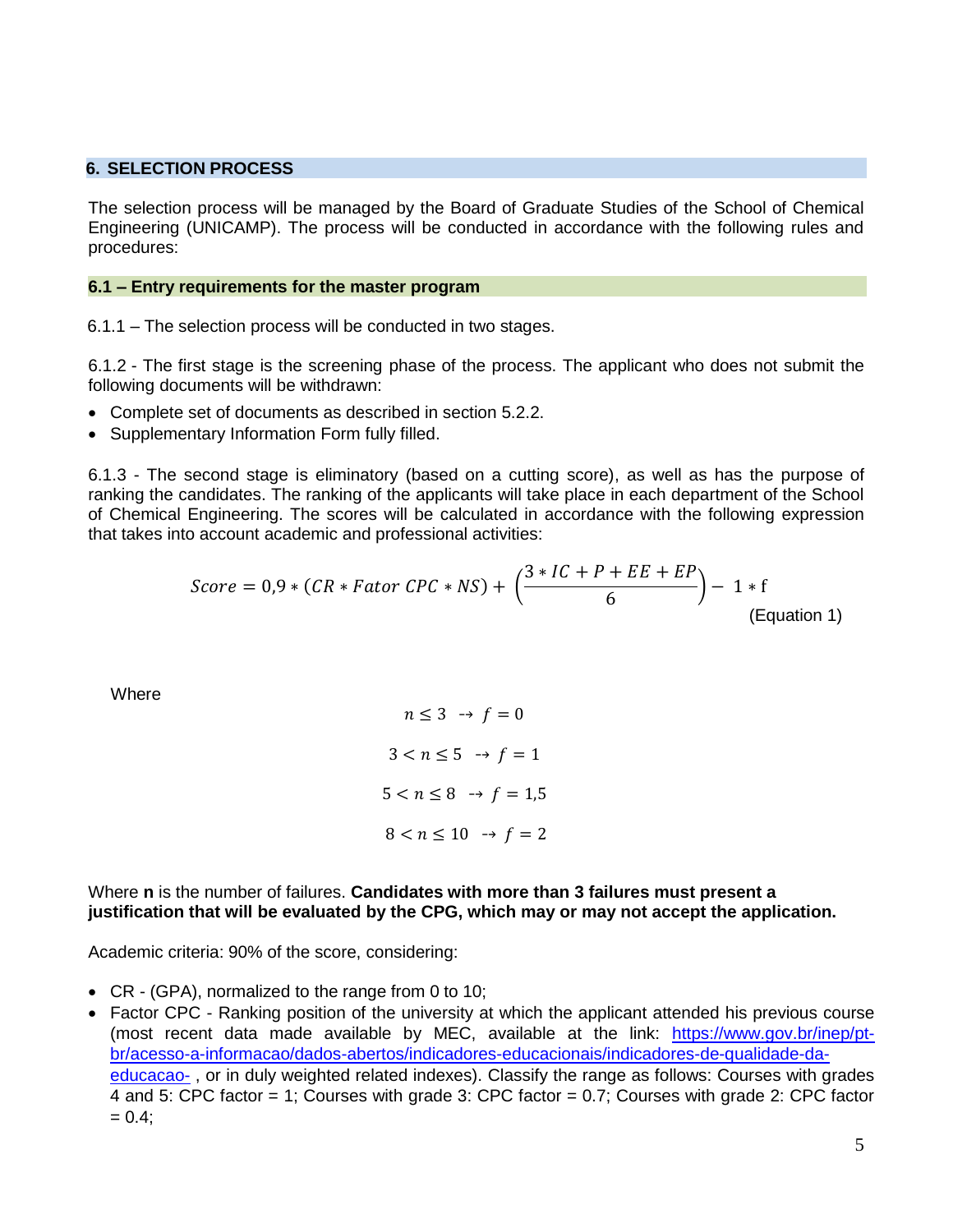• Similarity level (NS) of the applicant undergraduate course to the chemical engineering course syllabus: 1.0 for Chemical Engineering; 0.95 for high level of similarity (i.e: Mechanical Engineering); 0.9 for intermediate level of similarity (i.e: Bachelor degree in Chemistry); 0.8 for courses with lower level of similarity such as Biology. Courses without similarity will be analyzed on a case-by-case basis (assigning NS lower than 0.8).

Professional criteria: 10% of the score, considering:

- Participation in junior research project (IC) for a minimum time of twelve months; 1 if the applicant qualifies or 0 if the applicant does not qualify;
- Scientific publications (P), including national and international journals or full publication in congress proceedings or patent submission: 1 if the applicant qualifies or 0 if the applicant does not qualify;
- Experience abroad (EE), for a minimum time of 6 months. Academic exchange program, internship or full job as Chemical Engineer or as other related professional: 1 if the applicant qualifies or 0 if the applicant does not qualify;
- Professional experience (EP) in the field of Chemical Engineering or in area related to that, considering a minimum period of 6 months, including teaching supervision, teaching, industrial experience and extracurricular internship: 1 if the applicant qualifies or 0 if the applicant does not qualify;

6.1.4 – Cutting score: 6.0 (six points).

6.1.5 – Applicants whom English is not the first language are requested, **at the enrollment**, to present a certificate of proficiency in English. With the exception of those who have already resided for 6 months or more in English speaking countries (who must provide evidence), be aware of the content of Normative Instruction [CPG/FEQ nº 05/2021](https://ppg.feq.unicamp.br/wp-content/uploads/2021/08/Instruc%CC%A7a%CC%83o-Normativa_05-2021_Define-Normas-e-Procedimentos-para-Exame-de-Proficie%CC%82ncia-em-Li%CC%81ngua-Inglesa.pdf)

## **6.2 - Entry requirements for doctorate program**

6.2.1 – The selection process will be conducted in two stages. The first stage is the screening phase of the process. The applicant who does not submit the following documents will be withdrawn:

- Complete set of documents as described in section 5.3.2;
- Supplementary Information Form fully filled;
- GPA in the Master Program lower than 6.0 (six), normalized to the range from 0 to 10;
- Official acceptance statement provided by the supervisor. The document must be signed as instructed in the Supplementary Information Form.

The second stage is the ranking phase. The ranking score will be calculated in accordance with following expression that takes into account academic and professional activities:

$$
Score = 7.5 \left( \frac{1,5CR}{10} + \frac{CAPES}{7} \right) \frac{NS}{2.5} + 2.5 \left( \frac{3API + TCC + EE + EP + 2PATH}{8} \right)
$$
   
Equation 2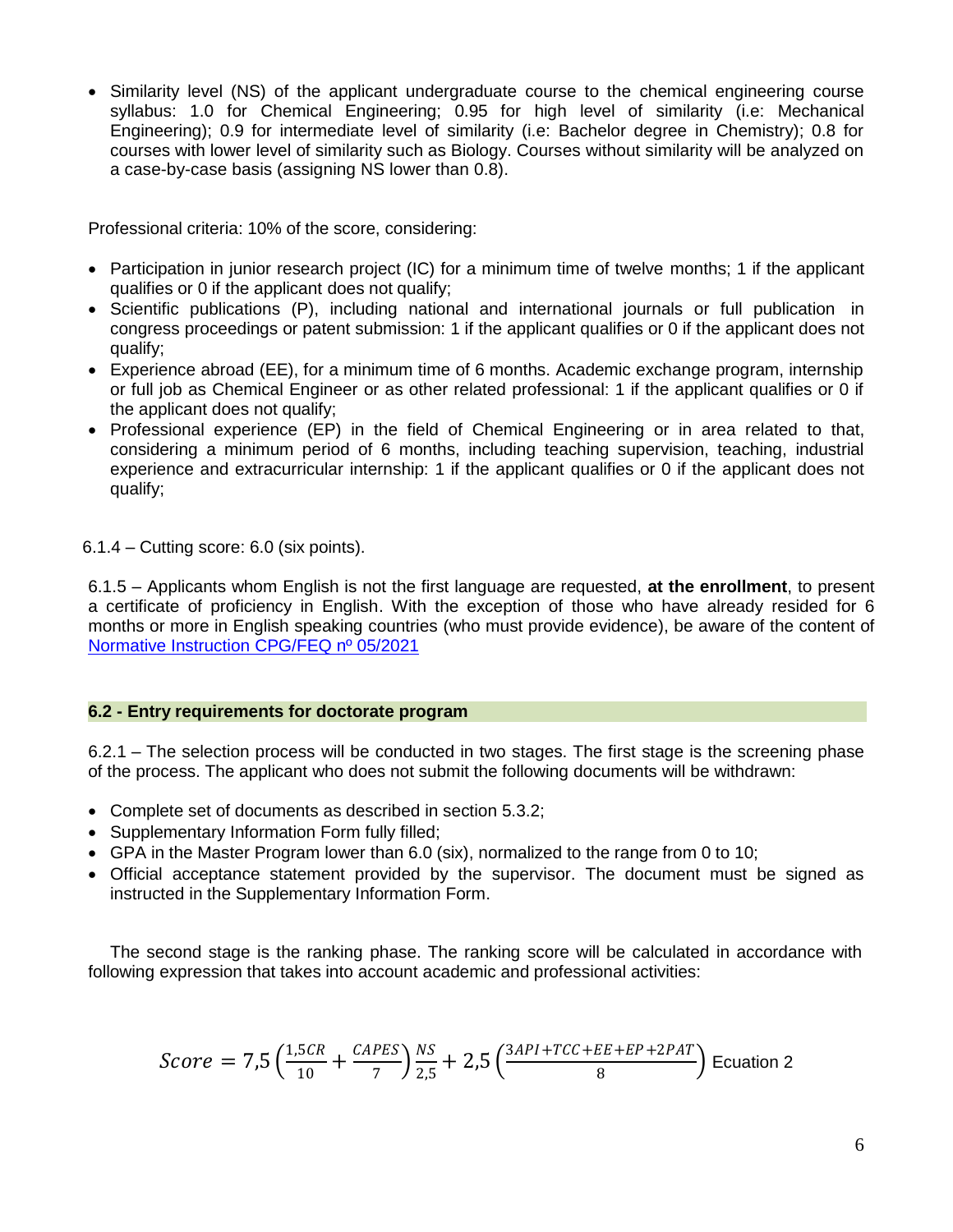Academic criteria: 75% of the score, considering;

- CR (Graduation GPA), normalized to the range from 0 to 10;
- CAPES ranking for the graduate program or duly weighted correlated indexes;
- Similarity level (NS) of the applicant undergraduate course to the chemical engineering course syllabus: 1.0 for Chemical Engineering; 0.95 for high level of similarity (i.e: Mechanical Engineering); 0.9 for intermediate level of similarity (i.e: Bachelor degree in Chemistry); 0.8 for courses with lower level of similarity such as Biology. The level of similarity continues to decrease in accordance with the similarity among the course modules of the undergraduate program.

Professional criteria: 25% of the score, considering;

- Scientific publications (API) in indexed journal: 1 if the applicant qualifies or 0 if the applicant does not qualify;
- Full publication in congress proceedings (TCC): 1 if the applicant qualifies or 0 if the applicant does not qualify;
- Experience abroad (EE), for a minimum time of 6 months. Academic exchange program, internship or full job as Chemical Engineer or as other related professional: 1 if the applicant qualifies or 0 if the applicant does not qualify;
- Professional experience (EP) in the field of Chemical Engineering or in area related to that, considering a minimum period of 6 months, including teaching supervision, teaching, industrial experience and extracurricular internship: 1 if the applicant qualifies or 0 if the applicant does not qualify;
- Patent (registered or submitted) as well as sotware registration (PAT): 1 if the applicant qualifies or 0 if the applicant does not qualify.

Cutting score: 6.0 (six points)

6.2.2 – Applicants whom English is not the first language are requested, **at the enrollment**, to present a certificate of proficiency in English. With the exception of those who have already resided for 6 months or more in English speaking countries (who must provide evidence), be aware of the content of Normative Instruction [CPG/FEQ nº 05/2021](https://ppg.feq.unicamp.br/wp-content/uploads/2021/08/Instruc%CC%A7a%CC%83o-Normativa_05-2021_Define-Normas-e-Procedimentos-para-Exame-de-Proficie%CC%82ncia-em-Li%CC%81ngua-Inglesa.pdf)

# **7. SPECIAL CASES**

7.1 – The following applicants will be considered as special cases and will be previously approved by the PPG-EQ:

I – Students from the "Programa Integrado de Formação" (PIF) from the Chemical Engineering undergraduate courses of Unicamp. This group of students is previously selected.

II – Students that have been previously selected under the category "special student" and also have completed 15 credits of the PPG-FEQ program. It is also required a minimum CR of 3.0 and an assigned supervisor as well as a research area. The applicant is also required to fulfill the criteria from the screening stage (first phase) of selection process as described in section 6.1.2.

III – Master and doctorate students who have completed the required time to graduate and are claiming new enrollment in order to defend the dissertation or thesis in accordance with term 15 of General Statute of Graduate Studies, CONSU-A\_010/2015.

IV – Enrollment claim for direct doctorate will be considered in accordance with the CPG/FEQ